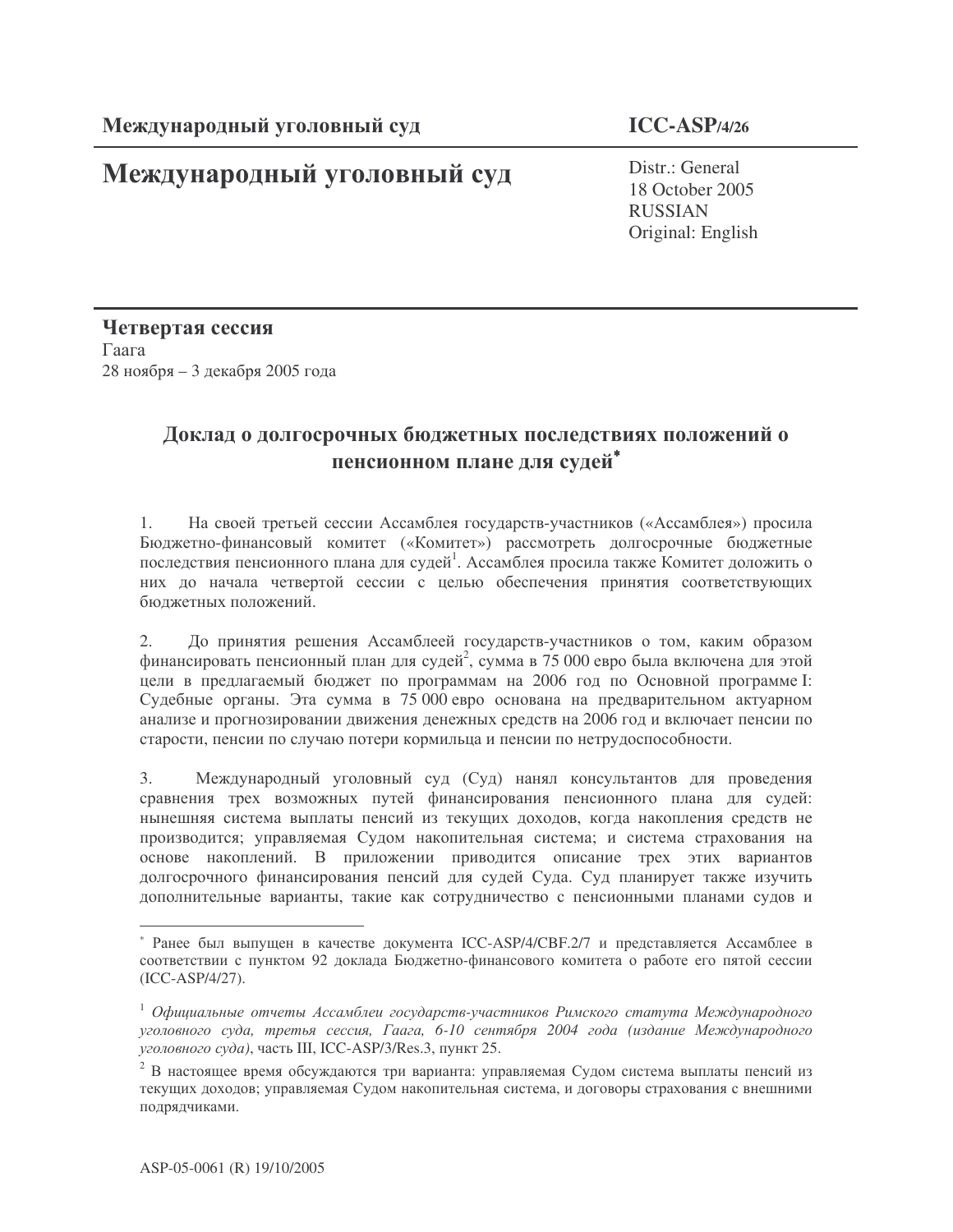трибуналов Организации Объединенных Наций. В кратчайшие сроки Суд представит доклад об этих выводах.

 $4.$ Два из трех долгосрочных вариантов, описанных в приложении, требуют значительного финансирования в течение первоначального этапа налаживания функционирования пенсионного плана. За 2004 финансовый год в рамках Основной программы І: Судебные органы Суд накопил излишек средств в сумме свыше 1.1 млн. евро. Если Ассамблея примет решение об избрании для финансирования пенсий судей Суда накопительного плана, то предлагается использовать в качестве основы пенсионного плана для судей излишки, накопленные за 2004 финансовый год и последующие годы.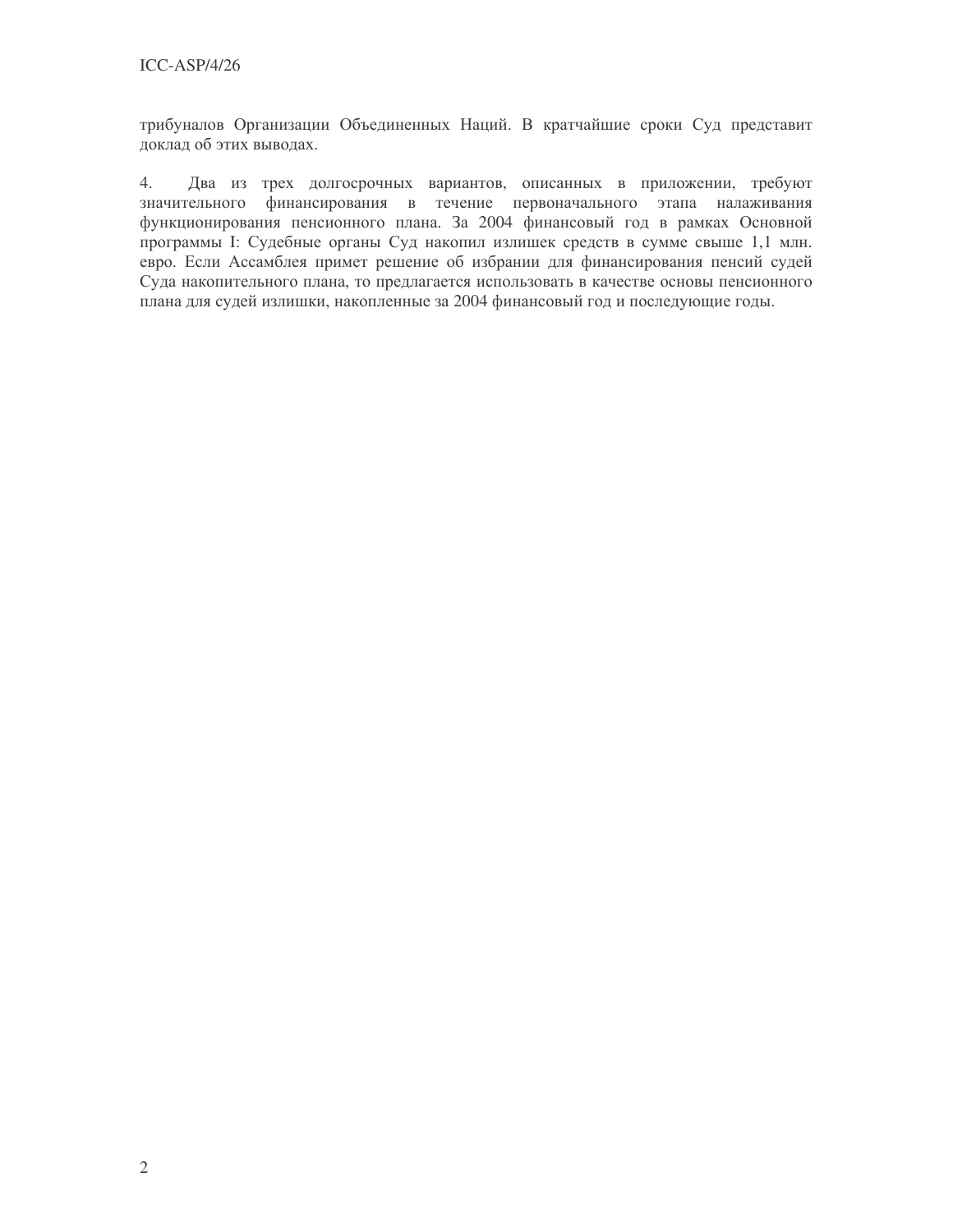# Проект резолюции Ассамблеи государств-участников о финансировании пенсий судей Международного уголовного суда

### Ассамблея государств-участников,

рассмотрев доклад Международного уголовного суда и выводы и рекомендации Бюджетно-финансового комитета по нему, содержащиеся в докладе Комитета,

- $1.$ постановляет, что пенсионный план для судей Международного уголовного суда следует первоначально финансировать за счет использования излишка по бюджету за 2004 год в сумме 1,1 млн. евро по Основной программе І: Судебные органы;
- 2. постановляет далее, что любые будущие излишки по Основной программе I: Судебные органы следует использовать для пенсионного плана для судей Международного уголовного суда.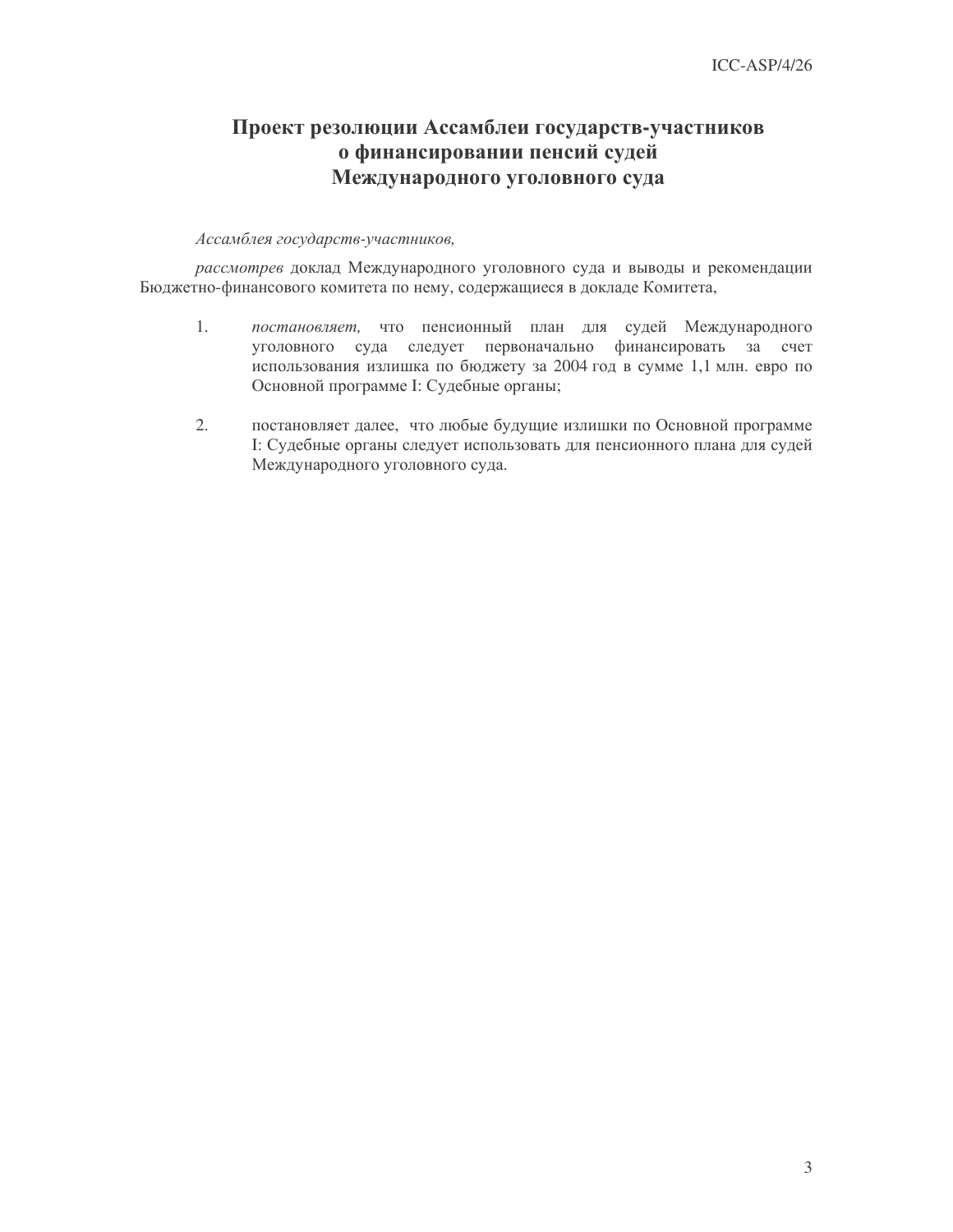## Приложение

### Документ, подготовленный консультантами

### Результаты оценки рисков для пенсий судей

Настоящее предложение состоит из следующих разделов:

- Справочная информация и причины, побудившие подготовить настоящий документ  $\mathbf{1}$
- $\overline{2}$ Определение задания
- 3 Резюме применяемых пенсионных планов
- $\overline{4}$ Актуарные предположения
- 5 Сравнение
- 6 Выводы
- $\tau$ Продолжение

#### $\mathbf{1}$ Справочная информация и причины, побудившие подготовить настоящий документ

Международный уголовный суд (МУС) обратился с просьбой к компании «Эрнст энд Янг Актуариссен Б.В.» («ЭЯА») об оказании содействия в определении последствий для бюджета и расходов Суда ожидаемых выплат пенсионных пособий судьям МУС. В первоначальном задании мы провели расчеты ожидаемых расходов денежных средств для 18 судей, находящихся на службе в настоящее время. Мы провели также дополнительные расчеты, в том числе с учетом замены этих судей. Мы представили доклад о наших выводах в письме от 18 апреля 2005 года и обсудили эти расчеты 11 мая 2005 года. В настоящее время мы провели более подробную оценку рисков, чтобы увидеть, какие же варианты имеются для финансирования плана.

#### $\overline{2}$ Определение задания

МУС обратился к компании «ЭЯА» с просьбой провести сравнение трех возможных путей финансирования пенсионного плана для судей:

- $\mathbf{1}$ Нынешняя система выплаты пенсий из текущих доходов, когда накопления средств не производится. Пенсии выплачиваются на основе системы самоуправления. Все риски берет на себя МУС.
- $\overline{2}$ Самоуправляемая накопительная система. Все риски относятся на счет МУС.
- $\mathcal{L}$ Страховой накопительный план. Пенсии выплачиваются страховщиком. Все риски относятся на счет страховщика.

Мы провели анализ трех систем, которые содержат как количественные, так и качественные элементы.

#### $3<sup>1</sup>$ Резюме применяемых пенсионных планов

Мы основывали наши расчеты на полученном от МУС пенсионном плане.

#### $3.1$ Обшие положения

Критерии предоставления

Все судьи, прослужившие более трех лет, причем для первоначально назначенных на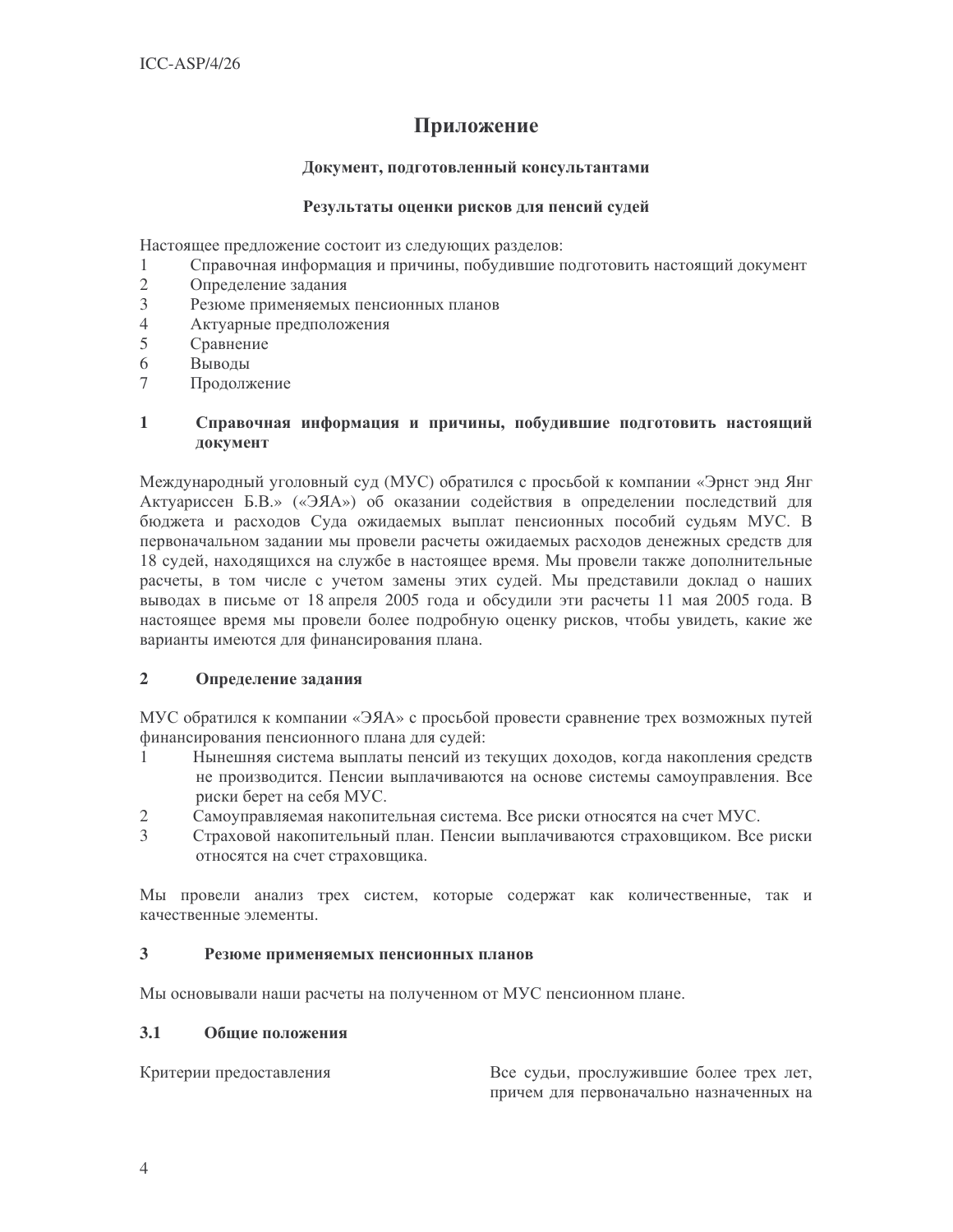|                                             |                                                                                                                                                                                                                       | должность судей было<br>сделано<br>исключение. Права на предоставление<br>пенсий<br>$_{\rm BCC}$<br>первоначально<br>имеют<br>назначенные на должность судьи. Все<br>за исключением первоначально<br>судьи,<br>судей,<br>должность<br>назначенных<br>на<br>назначаются на срок в девять лет.                                                                                                                            |  |  |
|---------------------------------------------|-----------------------------------------------------------------------------------------------------------------------------------------------------------------------------------------------------------------------|-------------------------------------------------------------------------------------------------------------------------------------------------------------------------------------------------------------------------------------------------------------------------------------------------------------------------------------------------------------------------------------------------------------------------|--|--|
| Обычный возраст выхода на пенсию (ОВВП):    |                                                                                                                                                                                                                       | 60 лет как для участников-мужчин, так и<br>для участников-женщин                                                                                                                                                                                                                                                                                                                                                        |  |  |
| Зачитываемый для пенсии оклад (ЗПО):        |                                                                                                                                                                                                                       | 180 000 евро <sup>3</sup>                                                                                                                                                                                                                                                                                                                                                                                               |  |  |
| Зачитываемый для пенсии срок службы (Н):    |                                                                                                                                                                                                                       | Количество лет, отработанных в качестве<br>судьи (максимум 9)                                                                                                                                                                                                                                                                                                                                                           |  |  |
| Индексация                                  |                                                                                                                                                                                                                       | Индексации не предусматривается, как и<br>увеличения<br>зачитываемого<br>ДЛЯ<br>пенсии<br>оклада.                                                                                                                                                                                                                                                                                                                       |  |  |
| Пособия<br>3.2                              |                                                                                                                                                                                                                       |                                                                                                                                                                                                                                                                                                                                                                                                                         |  |  |
| Пенсионное пособие (ПП)                     |                                                                                                                                                                                                                       | Н х ЗПО х 5,5556%                                                                                                                                                                                                                                                                                                                                                                                                       |  |  |
| Свопы                                       | Если судья освободит должность до достижения<br>возраста 60 лет, то он сразу же сможет получать<br>пенсию с той же актуарной стоимостью, что и<br>пенсия, на которую он имеет право по достижению<br>возраста 60 лет. |                                                                                                                                                                                                                                                                                                                                                                                                                         |  |  |
| Пенсия по нетрудоспособности (ПН)           | ПП (ПП, которое выплачивалось бы, если бы судья<br>полностью завершил(а) срок исполнения своих<br>полномочий)                                                                                                         |                                                                                                                                                                                                                                                                                                                                                                                                                         |  |  |
| Пенсия по случаю потери<br>кормильца (ППК): | 1<br>$\overline{2}$<br>$\mathfrak{Z}$                                                                                                                                                                                 | Если судья более не находится на службе:<br>если судья еще не начал(а) получать свое<br>пенсионное пособие:<br>актуарная дисконтированная<br>величина<br>B<br>50% х ПП, минимум 1/12 годового оклада<br>если судья начал(а) получать свое<br>пенсионное пособие до достижения возраста<br>60 лет:<br>50% х ПП, минимум 1/12 годового оклада<br>если судья начал(а) получать свое<br>пенсионное пособие после достижения |  |  |

 $^3$ Насколько мы понимаем, председательствующий судья получает дополнительное вознаграждение в 18 000 евро. Мы не включили в расчеты это дополнительное вознаграждение.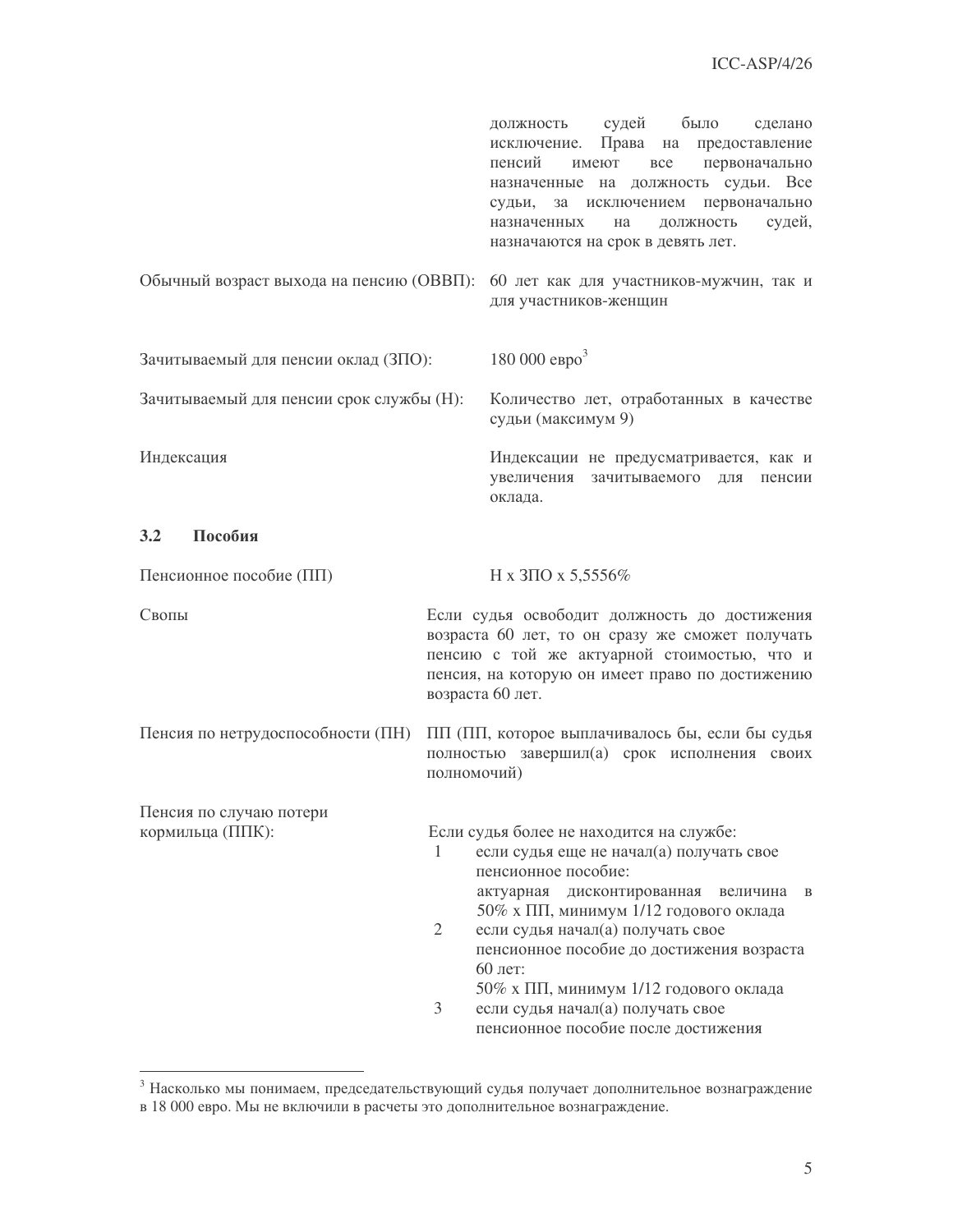возраста 60 лет: 50% х ПП, минимум 1/6 годового оклада

Если судья находится на службе или получает пенсию по нетрудоспособности:

 $\mathbf{1}$ 50% х ПН, минимум 1/6 годового оклада

При вступлении в новый брак выплата пенсий по случаю потери кормильца прекращается. Вдове/вдовцу качестве  $\mathbf{B}$ окончательного урегулирования выплачивается паушальная сумма. вдвое превышающая сумму ее/его нынешнего годового пособия.

Пенсионное пособие на сирот  $(\Pi C)^4$ 10% х ПП, максимум 1/36 годового оклада

Мы сделали следующие предположения в отношении пенсионного плана

- $\bullet$ Мы ожидаем, что минимальная пенсия по случаю потери кормильца не будет иметь материальных последствий, и потому мы не включили ее в наши расчеты.
- Мы исходит из предположения, что вдова/вдовец не будет вступать в новый брак.  $\bullet$
- Мы не включили в расчеты пенсионные пособия на сирот.  $\bullet$
- $\bullet$ Мы исходим из предположения, что судьи не будут предпочитать получать свою пенсию до достижения возраста 60 лет.

#### $\overline{\mathbf{4}}$ Актуарные предположения

С МУС были обсуждены следующие актуарные предположения.

| Учетная ставка для МУС<br>Учетная ставка для страховщика | $2.5\%$ <sup>5</sup><br>$3\%$                                                                                                                                                                                                                                                           |
|----------------------------------------------------------|-----------------------------------------------------------------------------------------------------------------------------------------------------------------------------------------------------------------------------------------------------------------------------------------|
| Таблицы смертности                                       | 50% Coll 93 M + 50% Coll 93 V <sup>6</sup>                                                                                                                                                                                                                                              |
| Поправочный коэффициент<br>на возраст                    | $\Omega$                                                                                                                                                                                                                                                                                |
| Нетрудоспособность                                       | 25\% x AOV 2000<br>Мы исходим из предположения, что шансы того,<br>что судьи станут нетрудоспособными, существенно<br>ниже, чем обычные показатели нетрудоспособности<br>для Нидерландов. По нашему предположению<br>шансы составляют 25% от обычного показателя<br>нетрудоспособности. |

 $4$  Обязательства, связанные с будущими пенсионными пособиями на сирот, считаются нематериальными и не включаются в перспективную оценку.

<sup>&</sup>lt;sup>5</sup> Такова норма прибыли, получаемая МУС от своих инвестиций в том виде, в каком мы их получили от МУС. МУС приходится ограничивать себя краткосрочными инвестициями с относительно низкой нормой прибыли.

 $6$  Для страховых расчетов мы повысили уровень по этой таблице до 3% от премии с учетом рисков, связанных с долгожительством.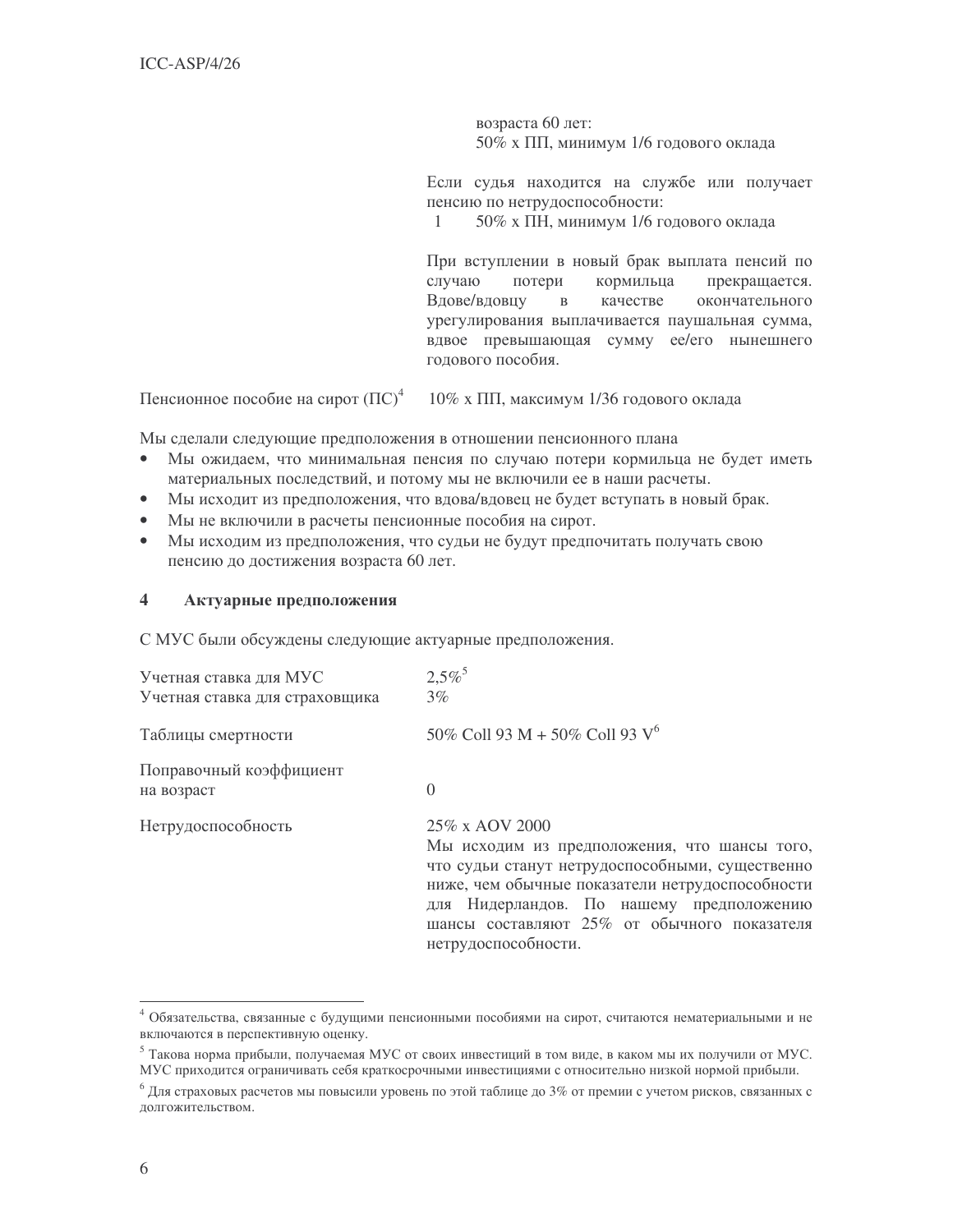Замена

В конце срока службы<sup>7</sup> каждый судья булет заменяться судьей в возрасте 55 лет с супругой(ом), которая(ый) будет на пять лет моложе<sup>8</sup>.

Увеличения оклада в расчет не принимались.

Что касается нетрудоспособности, то мы делаем замечание, что страховые компании не знакомы с рисками наступления нетрудоспособности, если они будут устанавливаться кем-то другим, а не государственными врачами или собственными врачами страховой компании. Поэтому мы рекомендуем изучить, является ли ставка в 25% подходящей для шкалы ставок страховой компании.

#### 5 Сравнение

В данной части мы проведем сравнение систем, упомянутых в пункте 2. Здесь мы уделим основное внимание рискам, а также связанным с ними расходам.

В наших сопоставлениях мы сделали предположение в отношении системы накопления о том, что резервы за предыдущие годы службы уже были сделаны. В реальности же резерва пока не сделано, и будет необходимо создать резервы за эти годы. Однако этот пробел можно будет устранить позднее.

В случае самоуправляемого пенсионного плана риски возлагаются на МУС, однако всегда существует возможность застраховать риски в связи с потерей трудоспособности и смертностью, что даст смешанную комбинацию между самоуправляемым пенсионным планом и страховым пенсионным планом. Страховщик запросит страховую премию за риск, связанный с наступлением нетрудоспособности и смертностью, а если МУС возьмет этот риск на себя, то ему не придется выплачивать эту страховую премию за риск, но ему придется выплачивать пособие, если судья умрет или станет нетрудоспособным.

<sup>&</sup>lt;sup>7</sup> Мы исходили из предположения, что судья, уходящий со своей должности преждевременно, заменяться не будет.

<sup>&</sup>lt;sup>8</sup> Данное предположение было предложено МУС.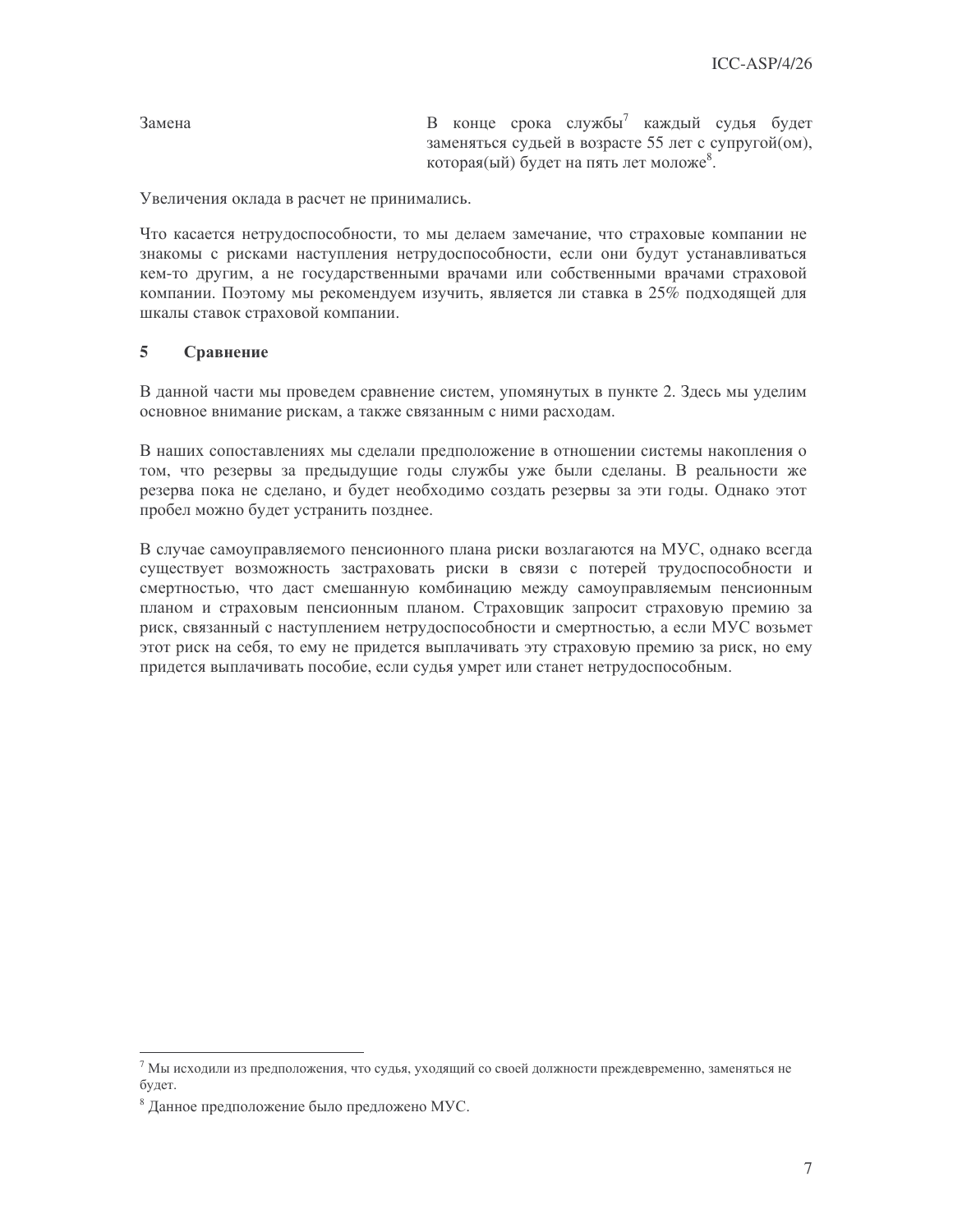## 5.1 Система выплаты пенсий из текущих доходов

В приводимой ниже таблице мы провели сравнение движения денежных средств по трем планам до 2020 года, и в этой таблице мы исходим только из нынешней группы участников. Мы видим большие различия между нынешней системой выплаты пенсий из текущих доходов, в рамках которой пенсионные выплаты не резервируются, и накопительными системами, где резервирование производится за каждый год службы. Максимальные выплаты денежных средств при первой системе приходятся на годы, следующие сразу же после выхода судьи на пенсию (820 тыс. евро), тогда как в рамках накопительной системы связанные с пенсиями расходы производятся в период действительной службы, и потому самые высокие пенсионные расходы приходятся на первый год (2005), когда все судьи находятся на действительной службе.

|      | Выплата из<br>текущих<br>доходов | Самоуправляемое<br>накопление | Страховщик |
|------|----------------------------------|-------------------------------|------------|
| 2005 | 4                                | 2,236                         | 2,174      |
| 2006 | 70                               | 1,830                         | 1,820      |
| 2007 | 118                              | 1,680                         | 1,671      |
| 2008 | 139                              | 1,730                         | 1,715      |
| 2009 | 391                              | 988                           | 990        |
| 2010 | 441                              | 825                           | 828        |
| 2011 | 442                              | 852                           | 852        |
| 2012 | 657                              | 169                           | 169        |
| 2013 | 820                              |                               |            |
| 2014 | 810                              |                               |            |
| 2015 | 798                              |                               | -          |
| 2016 | 785                              |                               |            |
| 2017 | 772                              |                               |            |
| 2018 | 756                              |                               | -          |
| 2019 | 740                              |                               |            |
| 2020 | 720                              |                               |            |

На приводимом ниже рисунке выплаты пенсий из текущих доходов, относящиеся к первоначальной группе участников, отражены графически. Ожидаемые среднегодовые пенсионные расходы показаны для существующего числа судей, и мы можем видеть, что через 20 лет после выхода судьи на пенсию ожидаемые суммы выплат пенсий из текущих доходов будут по-прежнему составлять лишь половину суммы выплат пенсий из текущих доходов на 2013 год. Мы можем также видеть, что в системе выплаты пенсий из текущих доходов расходы распределяются на предстоящий срок жизни судьи, тогда как в других системах расходы распределяются на предстоящий период действительной службы. Поскольку судьи выходят на пенсию в 2006, 2009 и 2012 годах, мы отмечаем снижение пенсионных расходов в эти годы.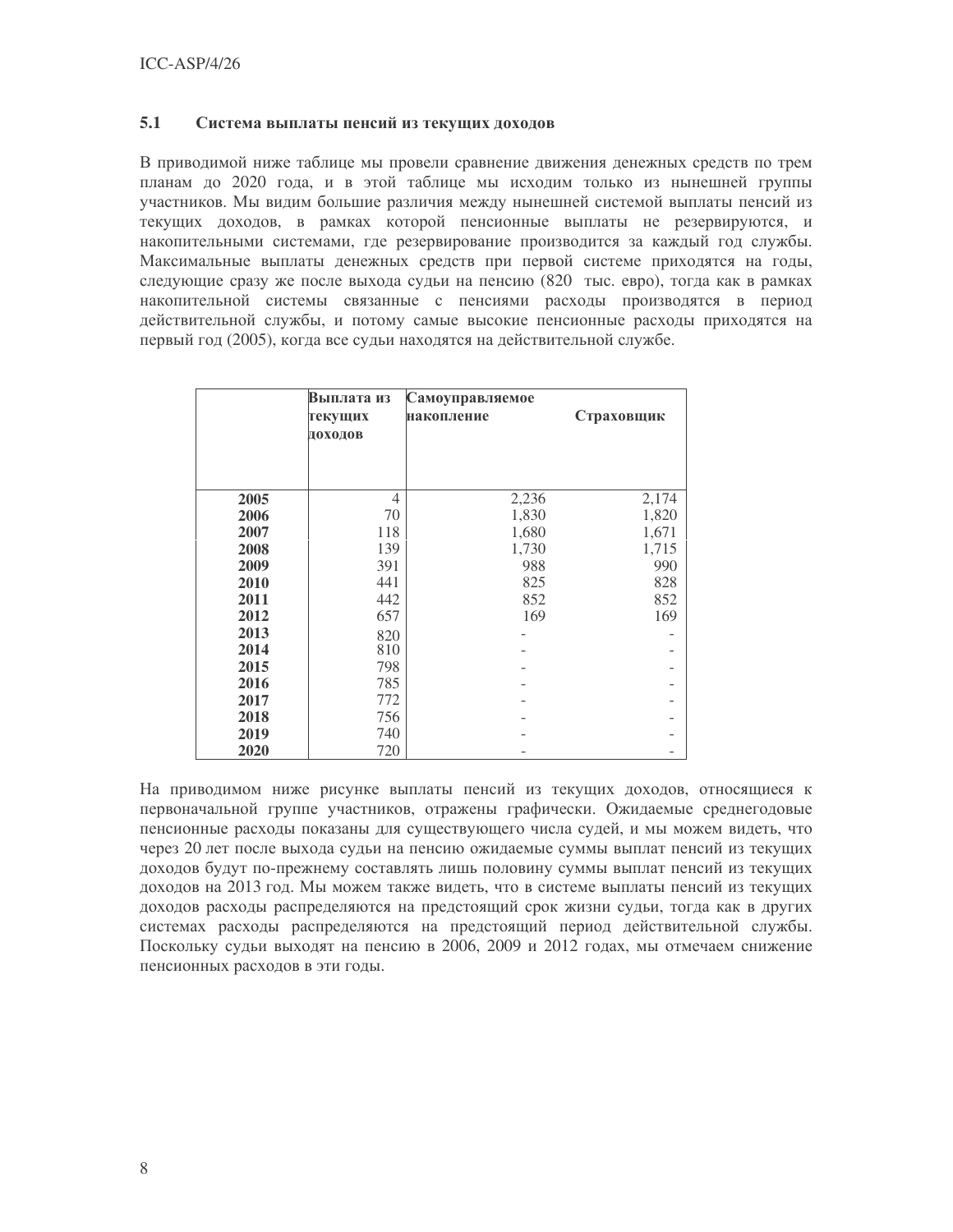

- - - Выплата пенсий из текущих доходов -  $\blacktriangle$  - Самоуправляемое накопление - X - Страховщик

Система самоуправляемого накопления обойдется примерно во столько же, во сколько и страховой план. Однако существуют и различия. Ожидаемая (гарантированная) прибыль на капиталовложения при работе со страховой компанией (3% в год) является более высокой, чем ожидаемая прибыль на капиталовложения при работе с МУС (2,5% в год). Из-за этого страховой пенсионный план обойдется дешевле. Это нейтрализуется страховыми премиями за риски, которые придется выплачивать страховщику. Эти страховые премии за риски выплачиваются за риски, связанные с долголетием, а также риски, связанные с утратой трудоспособности и смертностью.

Трехпроцентная прибыль на капиталовложения при работе со страховщиком является гарантированным процентом. Страховая компания будет стремиться получить избыточный процент, и величина этого избыточного процента зависит от процентных ставок на рынке. Следует отметить, что мы не включили в свои расчеты каких-либо административных расходов на страховую компанию.

Мы понимаем, что МУС приходится довольствоваться капиталовложениями в краткосрочные вклады с 2.5% прибылью на капиталовложения. Для пенсионных капиталовложений необходимы долгосрочные инвестиции, и если можно будет снять ограничения, то можно получать более высокую прибыль от капиталовложений в рамках пенсионных инвестиций. Это следует принимать во внимание при принятии решения относительного пенсионного плана.

На следующем рисунке мы показываем кривую процентных ставок, которая использовалась НБН (Национальным банком Нидерландов) по состоянию на 31 мая 2005 года для определения того, какую гарантированную прибыль можно получить по обязательствам по пенсионному обеспечению. Если срок действия вашего обязательства превышает 20 лет, то можно получить прибыль свыше четырех процентов с использованием надежных инвестиций. По состоянию на 1 января 2005 года средняя процентная ставка составит 3,5%. Это применимо для положения с пенсиями в Нидерландах (пенсионные фонды).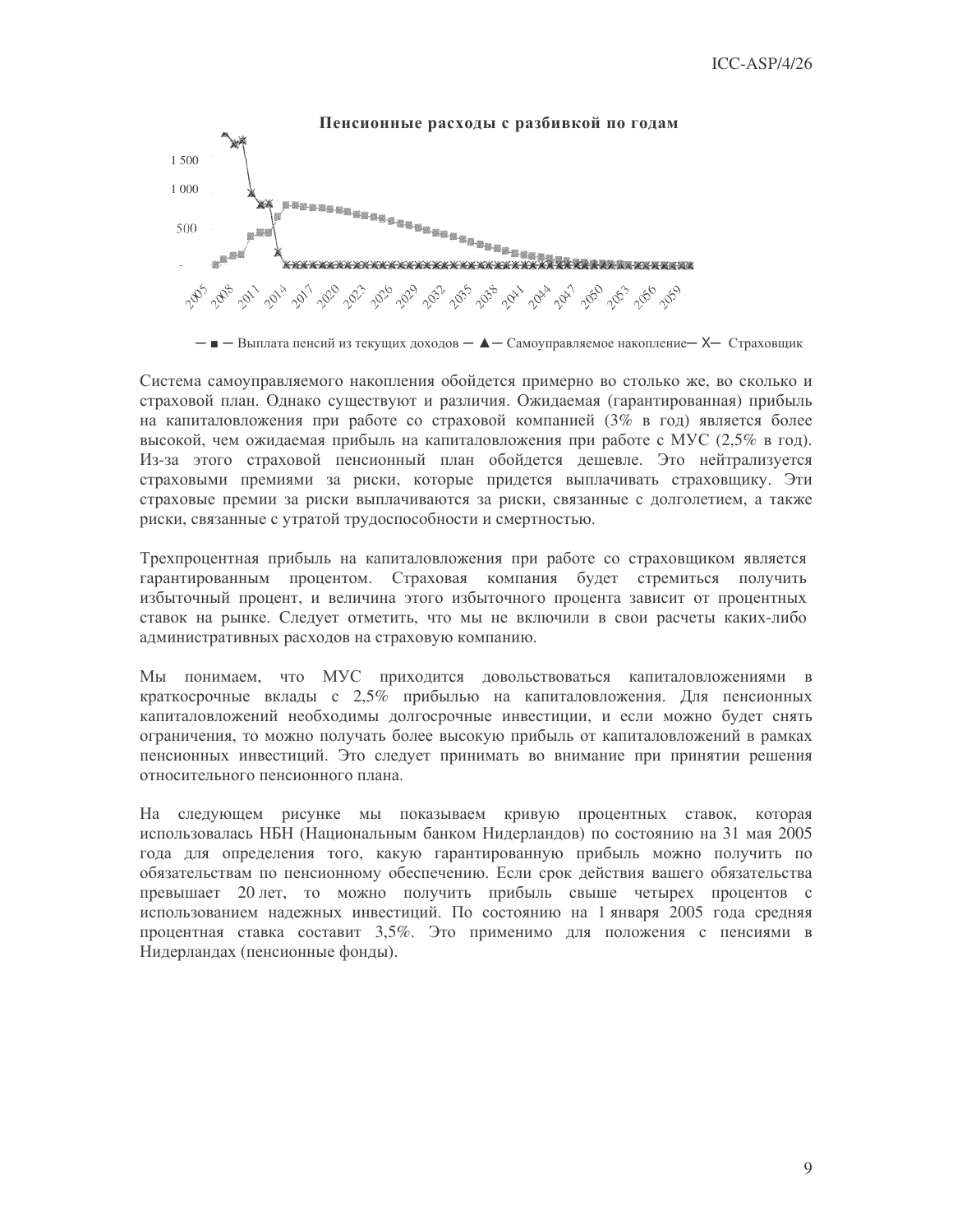### Кривая процентных ставок



На следующем рисунке мы показываем пенсионные расходы на одного из новых участников. На этом рисунке можно четко увидеть, каково различие в выплатах пенсий из текущих доходов для произвольно выбранного участника. Когда он находится на действительной службе, его премиальные выплаты будут ежегодно возрастать из-за более короткого периода до достижения им пенсионного возраста, при котором, среди прочего, можно будет получать прибыль на капиталовложения, после чего ассигнования сократятся вместе с ежегодными пенсионными выплатами (зеленая линия), которые равны пенсионным выплатам в рамках системы выплаты пенсий из текущих доходов. В рамках самоуправляемой системы ответственность за выплаты возлагается на МУС. Если план будет застрахован, то о выплатах позаботится страховщик.



Пенсионные расходы в расчете на (нового) участника

На следующем рисунке мы показываем общие долгосрочные расходы на пенсии в рамках трех систем. Поскольку резервные фонды в рамках системы выплаты пенсий из текущих доходов не создаются, долгосрочные расходы при использовании этой системы будут выше. На этом рисунке не отражены два вида расходов. Не показаны начальные расходы по накопительной системе и расходы по ликвидации обязательств в рамках системы выплаты пенсий из текущих доходов. Это означает, что в системе выплаты пенсий из текущих доходов остается значительное необеспеченное средствами пенсионное обязательство в том случае, если МУС прекратит свое существование. На графике кривая является волнистой, поскольку согласно предположениям новые участники появляются каждые три года.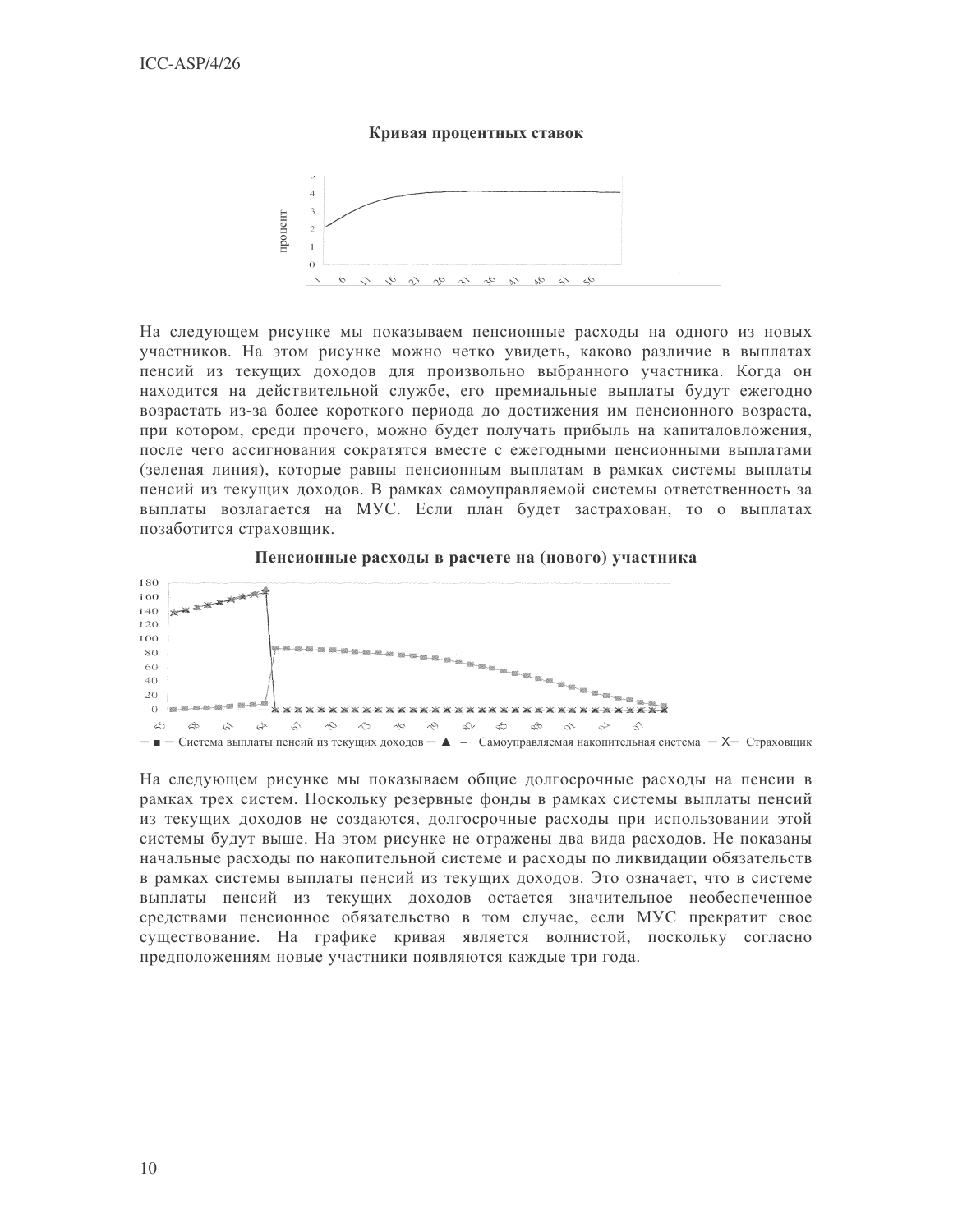

## 5.2 Краткосрочные риски

В рамках существующей системы, а также систем саморегулируемого накопления риски пенсионного плана не покрываются, в рамках накопительной системы покрываются только риски, связанные с предполагаемыми выплатами пенсий, в рамках же системы выплаты пенсий из текущих доходов ничего не покрывается. В приведенном ниже примере мы показываем расходы на одного судью, умирающего до истечения срока его службы. В данном случае мы имели в виду одного из упомянутых новых участников.

|                    | Система самоуправляемого накопления |                    |                          | Страховщик               |                          |                  |
|--------------------|-------------------------------------|--------------------|--------------------------|--------------------------|--------------------------|------------------|
|                    |                                     | Дополнительные     |                          |                          |                          |                  |
|                    |                                     | расходы в случае   | Дополнительные           |                          | Дополнительные           | Дополнительные   |
|                    |                                     | наступления        | расходы в случае         |                          | расходы в случае         | расходы в случае |
|                    |                                     | нетрудоспособности | наступления              |                          | наступления              | наступления      |
|                    |                                     | в течение данного  | смерти в течение         |                          | нетрудоспособности в     | смерти в течение |
| <b>Евро х 1000</b> | Резерв                              | года               | данного года             | Премия                   | течение данного года     | данного года     |
| 2006               | 111                                 | 2,019              | 869                      | 111                      | $\overline{\phantom{a}}$ |                  |
| 2007               | 141                                 | 1,666              | 706                      | 141                      | $\overline{\phantom{a}}$ |                  |
| 2008               | 144                                 | 1,476              | 536                      | 145                      |                          |                  |
| 2009               | 148                                 | 1,278              | 358                      | 148                      | $\overline{\phantom{a}}$ |                  |
| 2010               | 152                                 | 1,072              | 172                      | 152                      |                          |                  |
| 2011               | 156                                 | 857                | $\overline{\phantom{a}}$ | 156                      | $\overline{\phantom{a}}$ |                  |
| 2012               | 161                                 | 632                | $\overline{\phantom{a}}$ | 159                      | $\overline{\phantom{a}}$ |                  |
| 2013               | 165                                 | 398                | $\overline{\phantom{a}}$ | 163                      | $\overline{\phantom{a}}$ |                  |
| 2014               | 170                                 | 154                | $\overline{\phantom{a}}$ | 166                      | $\overline{\phantom{a}}$ |                  |
| 2015               | 34                                  | 114                | $\overline{\phantom{a}}$ | 33                       | $\overline{\phantom{a}}$ |                  |
| 2016               | ٠                                   |                    |                          | $\overline{\phantom{a}}$ |                          |                  |
|                    |                                     |                    |                          |                          |                          |                  |

В приведенной выше таблице имеются шесть колонок. Первые три колонки касаются самоуправляемого накопительного пенсионного плана, а последние три - застрахованного пенсионного плана.

- В колонке «резерв» показаны денежные суммы, которые МУС необходимо будет зарезервировать, если он желает иметь возможность оплачивать расходы, связанные с выплатой пенсий по старости и пенсий по случаю утраты кормильца. Таким образом, мы исходили из того, что эти денежные средства инвестируются и будут приносить доход на вложенные средства в размере 2,5%.
- В колонке «дополнительные расходы в случае наступления нетрудоспособности в течение данного года» приводится оценочная сумма общих дополнительных расходов для МКК в том случае, если участник пенсионного плана станет нетрудоспособным в течение конкретного года. Эти расходы включают выплату пенсий по нетрудоспособности до тех пор, пока участник не достигнет пенсионного возраста, а также остающиеся пенсионные резервы. Мы видим, что дополнительные расходы уменьшаются, и происходит это потому, что приходится создава ть меньшие пенсионные резервы, и потому, что пенсию по нетрудоспособности необходимо будет выплачивать в течение более короткого периода. Дополнительные расходы возникнут также в рамках существующей системы выплаты пенсий из текущих доходов. Соответствующую сумму можно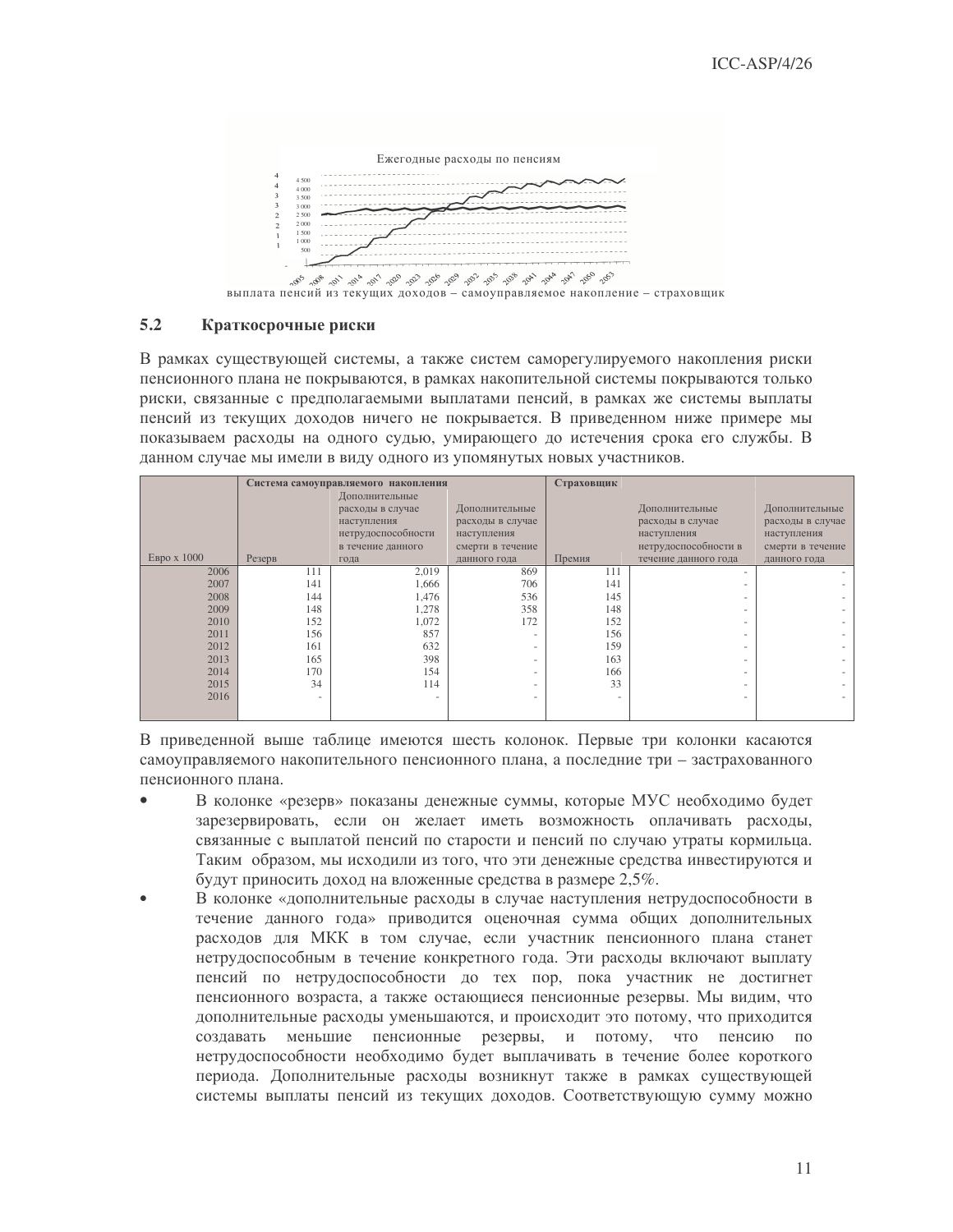взять сразу после того, как участник становится нетрудоспособным, или - в рамках системы выплаты пенсий из текущих доходов - получать ее в течение остальной части жизни.

- В колонке «дополнительные расходы в случае наступления смерти в течение данного года» приводятся общие дополнительные расходы по пенсиям для вдовцов/вдов, которые выплачиваются на протяжении оставшейся части жизни вдовцам/вдовам. Эти расходы также уменьшаются в тех случаях, когда создаются более крупные резервные фонды. Дополнительные расходы будут также иметь место в рамках существующей системы выплаты пенсий из текущих доходов. Соответствующую сумму можно взять сразу после того, как участник становится нетрудоспособным, или получать ее в течение остальной части жизни.
- Колонка «премия» касается страховой премии, которую страховщик предложит  $\bullet$ внести для страхования пенсий. Мы указали чистые суммы премий, тогда как страховщик предложить заплатить ему комиссионные для покрытия его административных и инвестиционных расходов.
- Колонки «дополнительные расходы в случае наступления нетрудоспособности в данном году» и «дополнительные расходы в случае наступления смерти в данном году» являются такими же, как и аналогичные колонки по самоуправляемому пенсионному плану.

Мы можем сделать следующие выводы:

- $\mathbf{1}$ При нынешней норме прибыли МУС расходы на создание резервного фонда будут равны (чистым) премиям, которые предложит уплатить страховщик. Однако мы предполагаем, что валовые суммы страховых премий будут превышать чистые страховые премии на 1 096 - 1 596. Эти административные и инвестиционные расходы представляют собой расходы, которые МУС также придется понести. МУС следует изучить вопрос о том, будут ли внутренние административные расходы выше или ниже, чем суммы, которые предложит выплатить страховщик.
- $\overline{2}$ Если участник становится нетрудоспособным или умирает в течение первых лет, то это ведет к высоким дополнительным расходам, которые могут достигать миллиона евро. Такой вывод можно сделать также в отношении действующей системы выплаты пенсий из текущих доходов.

Вышеупомянутые риски можно перестраховать, не перестраховывая весь пенсионный план, но страховщик предложит выплатить определенную премию за страхование риска.

#### 5.3 Долгосрочные риски

В пункте 5.1 мы показали, что при использовании ныне действующей системы выплаты пенсий из текущих доходов период предполагаемых выплат является продолжительным. Это будет оказывать определенное давление на бюджет МУС. По мере роста числа пенсионеров давление на бюджет будет также расти, особенно, если члены пенсионной системы будут долго жить.

Если МУС будет сам управлять пенсионным планом, то и при такой системе будет возникать определенный риск, в том случае, если пенсионеры проживут дольше, чем предполагалось. Ввиду того, что расчеты производились с использованием предполагаемой прибыли на инвестиции, а также предполагаемой продолжительности жизни, существует риск того, что прибыль на инвестиции будет меньшей, чем предполагалось, если судья (или ее/его супруг(а) проживет дольше, чем предполагалось.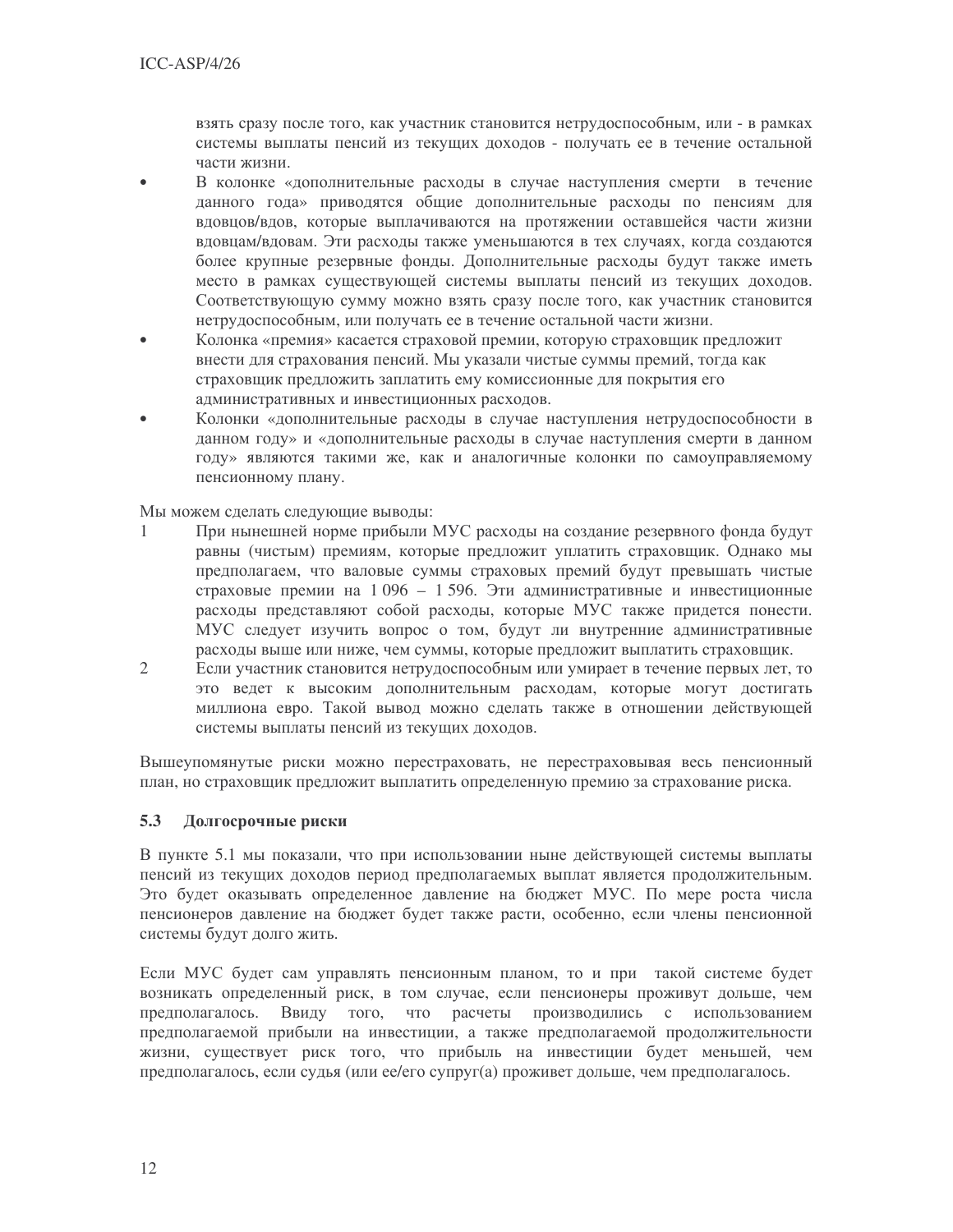В приведенном ниже рисунке показана предполагаемая продолжительность жизни при рождении.



Из данного рисунка мы видим, что около 50% участников умрет в возрасте от 80 до 93 лет. Пенсионное обеспечение МУС основано на предполагаемом возрасте смерти. В целом можно сказать, что если группа участников является достаточно многочисленной, то пенсионное обеспечение может основываться на предполагаемом возрасте смерти, поскольку коэффициенты смертности будут усредняться (участник, умирающий в более молодом возрасте, будет компенсировать участника, умирающего в более старшем возрасте); это называется законом больших чисел. Если группа участников является менее многочисленной, то возможность ошибки увеличивается (участник, умирающий в более старшем возрасте, не может компенсироваться участником, умирающим в более молодом возрасте). Соответственно, возрастает потенциальный риск того, что группа участников доживет до более старшего возраста, чем предполагалось. В случае МУС речь идет лишь о 18 судьях, в связи с чем возможность ошибки велика. Ниже мы пытаемся четче разъяснить этот риск на примере судьи, умирающего в более раннем возрасте, и судьи, умирающего в более позднем возрасте.

| <b>Возраст</b> |            | Пенсионное  | Пенсионные      | Дополнительные расходы |        |
|----------------|------------|-------------|-----------------|------------------------|--------|
| участника      | Cynpyra(u) | обеспечение | выплаты         |                        |        |
|                |            |             | <b>payments</b> |                        |        |
| 82             | 77         | 384,481     | 90,000          |                        |        |
| 83             | 78         | 301,843     | 90,000          |                        |        |
| 84             | 79         | 217,139     | 90,000          |                        |        |
| 85             | 80         | 130,317     | 90,000          |                        |        |
| 86             | 81         | 41,325      | 90,000          |                        | 48,675 |
| 87             | 82         |             | 90,000          |                        | 90,000 |
| 88             | 83         |             | 90,000          |                        | 90,000 |
| 89             | 84         |             | 90,000          |                        | 90,000 |
| 90             | 85         |             | 45,000          |                        | 45,000 |
| 91             | 86         |             | 45,000          |                        | 45,000 |
| 92             | 87         |             | 45,000          |                        | 45,000 |
| 93             | 88         |             | 45,000          |                        | 45,000 |
| 94             | 89         |             |                 |                        |        |

В этой таблице мы исходим из того, что судья и его супруга умирают в возрасте 89 лет. Однако сумма его пенсионного обеспечения была исчерпана в возрасте 85 лет. Это означает, что МУС пришлось выплачивать судье в течение остальной части его жизни пенсию, на которую не было средств, при этом после смерти пенсию необходимо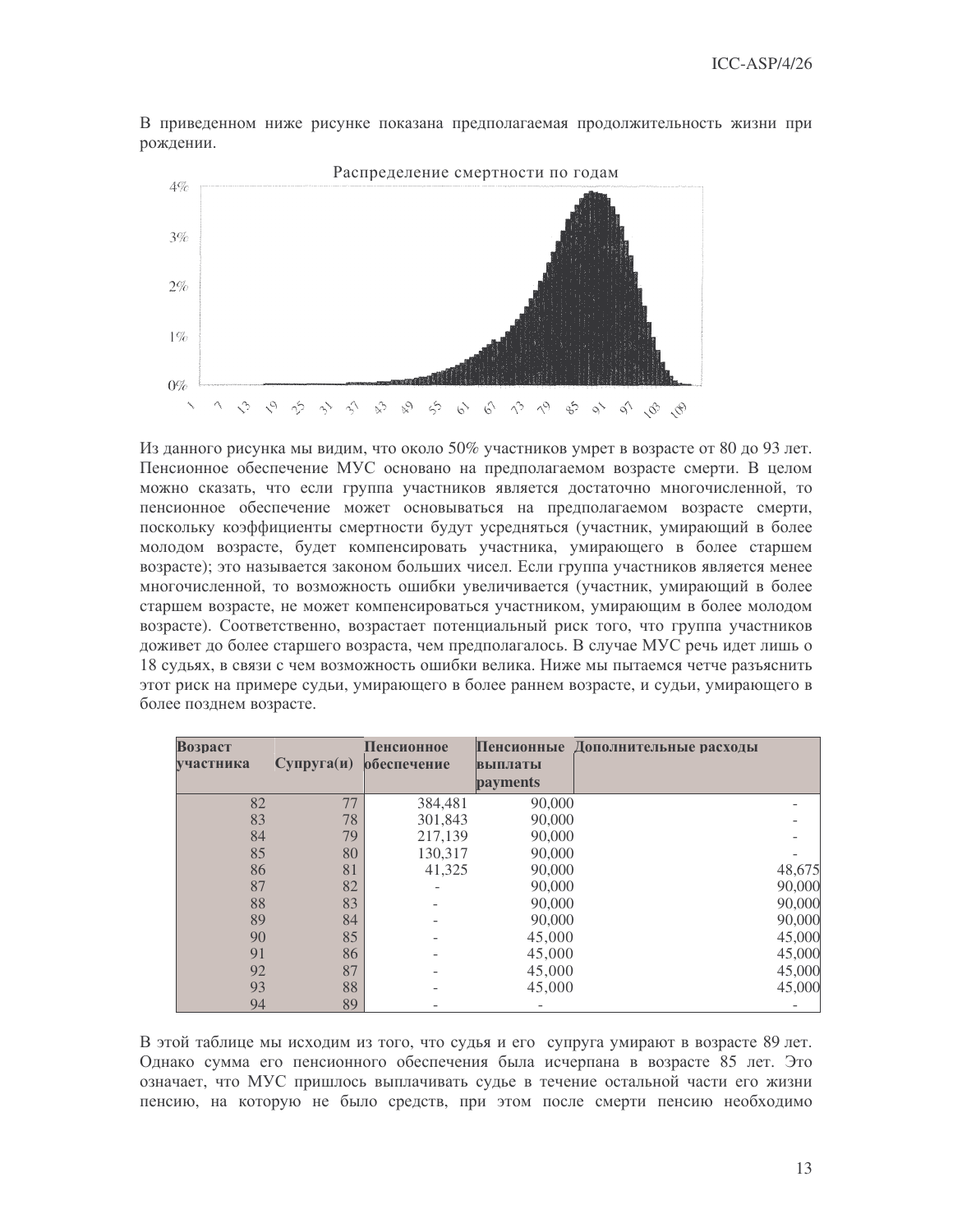выплачивать также его супруге. Это ведет к ежегодным дополнительным расходам. Каждый дополнительный год жизни судьи в таком случае будет обходиться МУС в 90 000 евро.

Однако, если и судья, и его супруга умрут в возрасте 79 лет, то результаты будут следующими:

| <b>Возраст</b> |         | Супруги/Пенсионное | Пенсионные | Дополнительные |
|----------------|---------|--------------------|------------|----------------|
| участника      | супруга | обеспечение        | выплаты    | расходы        |
| 76             |         | 839,661            | 90,000     |                |
| 77             | 72      | 768,403            | 90,000     |                |
| 78             | 73      | 695,363            | 90,000     |                |
| 79             | 74      | 620,497            | 45,000     |                |
| 80             | 75      | 589,884            | 45,000     |                |
| 81             | 76      | 558,506            | 45,000     |                |
| 82             | 77      | 526,344            | 45,000     |                |
| 83             | 78      | 493,378            | 45,000     |                |
| 84             | 79      | 459,587            |            | (459, 587)     |

Из этой таблицы видно, что существует резерв, из которого можно брать средства.

Риск того, что пенсионеры доживут до более старшего возраста, чем это предполагалось, можно уменьшить путем включения надбавки для покрытия этого риска.

Если МУС заключит договор страхования, то эти риски будут покрываться страховщиком. Преимущество страховщика заключается в том, что он имеет возможность распределить риски между всей группой застрахованных лиц и использовать в своих интересах закон больших чисел.

#### $5.4$ Дополнительные риски

Если МУС пожелает использовать самоуправляемый пенсионный план, то будет иметься риск того, что МУС прекратит свое существование. Если это случится при использовании системы выплаты пенсий из текущих доходов, то МУС, как мы считаем, придется изыскивать средства для выплаты пенсий судьям. Однако в ситуации, когда выплаты производятся из текущих доходов, средств для выплаты таких пенсий не будет, и, соответственно, их выплату необходимо профинансировать сразу. При использовании самоуправляемой накопительной системы средства будут иметься, и их можно будет выплатить страховщику, однако при этом необходимо будет убедиться в том, что этих средств достаточно для оплаты страхового контракта.

#### $5.5$ Расхолы

Страховщик предложит оплатить его административные расходы по приблизительно 1 896 пенсионным страховым премиям. Эта сумма будет зависеть от уровня услуг и типа пенсионного контракта. Если МУС изберет самоуправляемый пенсионный контракт, то в этом случае также будут иметь место административные расходы.

#### 6 Резюме и выволы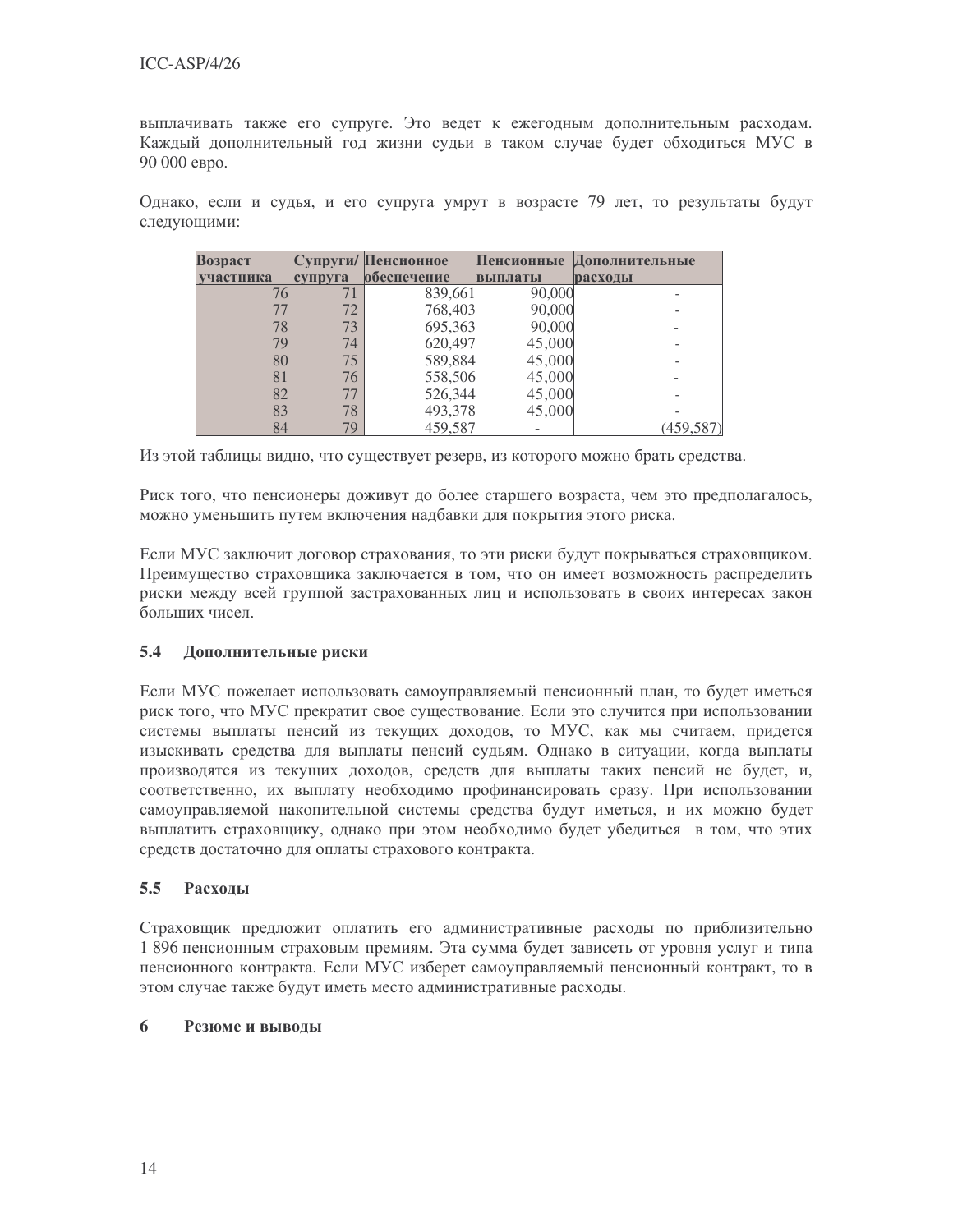#### $6.1$ «За» и «против»

Мы резюмируем выводы, содержащиеся в настоящей записке, с учетом «за» и «против» различных пенсионных систем.

#### 6.1.1 Самоуправляемая система выплаты пенсий из текущих доходов

### $a^2$

- Относительно низкие начальные расходы;  $\bullet$
- средства не блокируются;  $\bullet$
- гибкость;  $\bullet$
- возможность перестрахования рисков, связанных с нетрудоспособностью и  $\bullet$ смертностью;
- никаких договорных отношений со страховщиком.

### Против

- $\bullet$ Потенциально крупные краткосрочные риски;
- длительный период ликвидации обязательств;  $\bullet$
- отсутствие резервных фондов на случай прекращения существования МУС;  $\bullet$
- $\bullet$ МУС несет ответственность за управление планом;
- выплата пенсий судьям, работающим в настоящее время, будет обременительной для будущих бюджетов.

#### $6.1.2$ Самоуправляемая накопительная система

### $\mathbf{a}$

- $\bullet$ Выплаты зависят от количества проработанных лет;
- свобода инвестиционной деятельности;  $\bullet$
- гибкость:  $\bullet$
- риски, связанные с нетрудоспособностью и смертностью, могут быть  $\bullet$ перестрахованы;
- $\bullet$ отсутствие договорных отношений со страховщиком.

### Против

- $\bullet$ Потенциально крупные краткосрочные риски;
- потенциальные долгосрочные риски;  $\bullet$
- ограничения, касающиеся инвестиционной политики МУС, могут вести к снижению  $\bullet$ эффективности и дисбалансу; инвестиционный риск;
- МУС отвечает за управление планом.

#### $6.1.3$ Страховшик

 $3a$ 

- Расходы по пенсиям зависят от количества проработанных лет;  $\bullet$
- $\bullet$ инвестиции осуществляются профессионалами;
- гарантированная прибыль на инвестиции;  $\bullet$
- управление поручено профессионалам;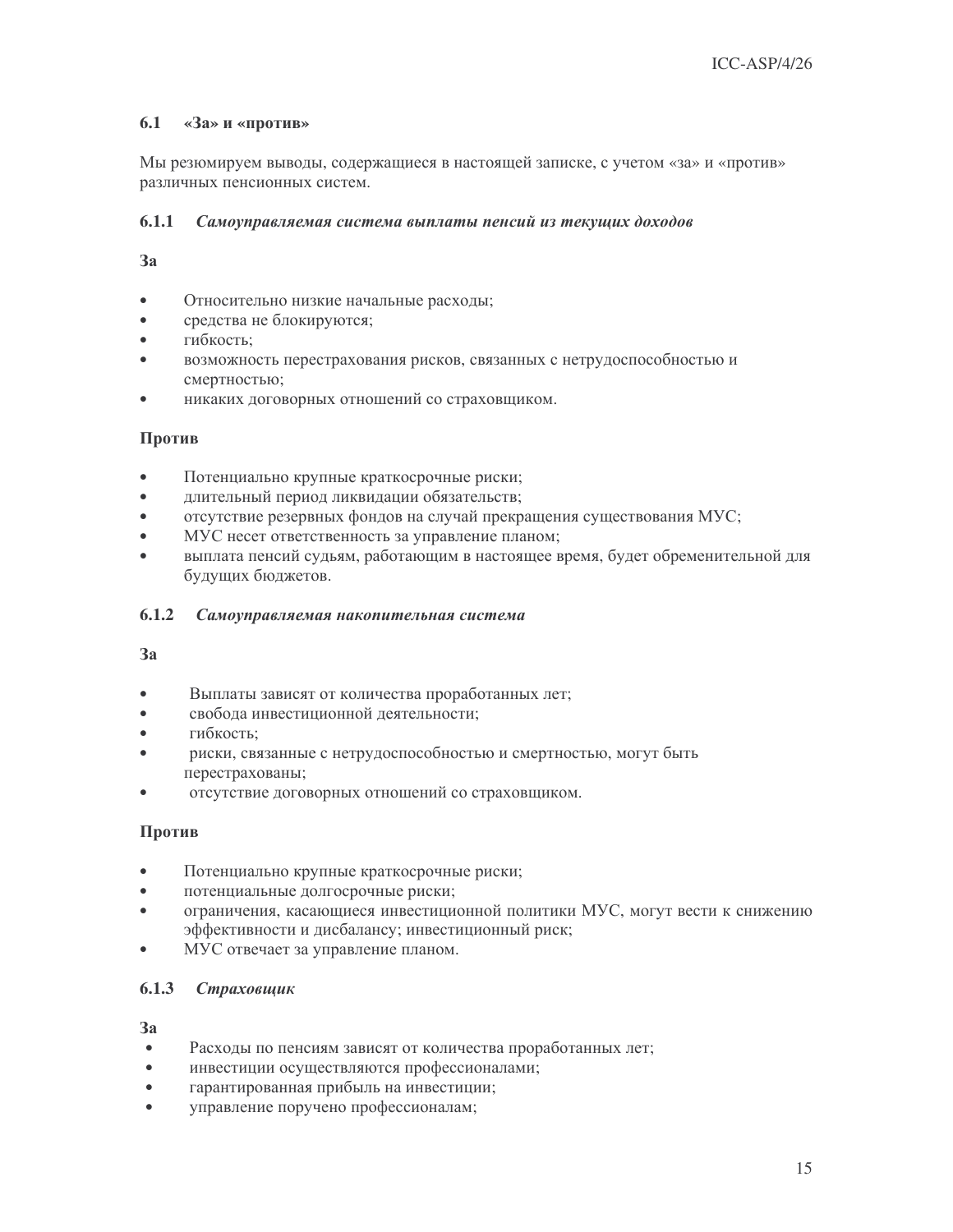### $ICC-ASP/4/26$

 $\bullet$ все риски застрахованы.

## Против

- Долгосрочные договорные отношения со страховщиком;  $\bullet$
- неопределенность в отношении осуществления пенсионного плана страховщиком;  $\bullet$
- неопределенность в отношении уровня обслуживания, обеспечиваемого страховщиком;
- $\bullet$ могут возникать проблемы с международным осуществлением пенсионного плана.

#### $6.2$ Выволы

Мы можем сделать следующие выводы:

- Нынешняя система выплаты пенсий из текущих доходов в течение первых  $\mathbf{1}$ нескольких лет является довольно дешевой системой, однако она сопряжена с «высокими» бюджетными рисками в будущем. Ввиду большой предполагаемой продолжительности жизни (вышедших на пенсию) судей за периодом их занятости следует длительный период пенсионных платежей.
- $\overline{2}$ Самоуправляемый накопительный план предполагает накопление средств для выплаты пенсий в период работы судьи. Такое накопление учитывает предполагаемые средние расходы на выплату пенсий. Это означает, что риски велики, поскольку группа участников весьма мала. Например, риск того, что умрет или станет нетрудоспособным молодой судья, весьма мал, однако финансовые последствия такой возможности весьма велики и достигают 2 млн. евро. МУС следует подумать о том, подходит ли ему такой вариант.
- $\overline{3}$ Риски МУС, связанные с нетрудоспособностью и смертностью, может взять на себя страховая компания. В этом случае МУС будет платить премию за страхование рисков с целью покрытия расходов на страхование таких рисков. С учетом действующих в МУС ограничений на инвестиции, возможно, дешевле будет поручить заниматься пенсиями страховой компании.
- Если МУС обратится к страховщику, то пенсионные права будут лучше защищены  $\overline{4}$ в случае прекращения существования МУС.
- 5 Долгосрочные риски могут покрываться МУС путем доплаты надбавки к премиям, однако это приведет к удорожанию пенсионного плана.

#### $\overline{7}$ Продолжение

Настоящая памятная записка может использоваться МУС в качестве основы для принятия решения о том, каким образом ему следовало бы организовать судебный план для пенсий. Мы будем рады дать более конкретные разъяснения на встрече в МУС, что должно помочь МУС принять решение о том, каким образом он желает организовать пенсионный план для судей.

После решения вопроса о том, каким образом организовать пенсионный план, МУС должен приступить к реализации выбранного плана. В случае ныне действующей системы это можно сделать довольно легко. МУС необходимо будет решить, следует ли ему перестраховать риски, связанные с нетрудоспособностью и смертностью. Если МУС отдаст предпочтение самоуправляемому пенсионному плану, то необходимо будет соответствующим образом скорректировать административную структуру; кроме того, необходимо обсудить инвестиционную политику для данного пенсионного плана и вопрос о том, следует ли перестраховать риски, связанные с нетрудоспособностью и